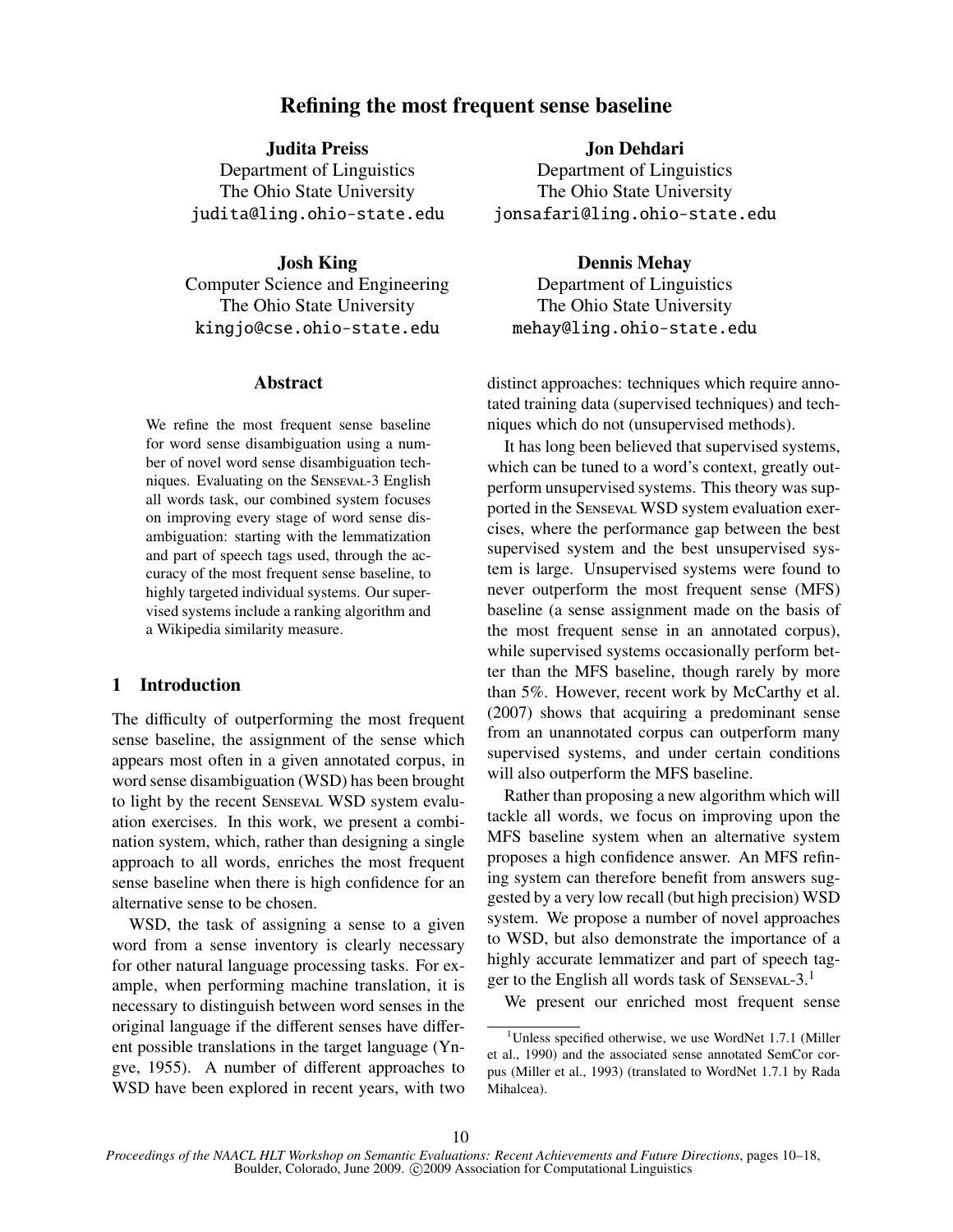baseline in Section 2, which motivates the lemmatizer and part of speech tagger refinements presented in Section 3. Our novel high precision WSD algorithms include a reranking algorithm (Section 4), and a Wikipedia-based similarity measure (Section 5). The individual systems are combined in Section 6, and we close with our conclusions in Section 7.

## 2 Most frequent sense baseline

The most frequent sense (MFS) baseline assumes a sense annotated corpus from which the frequencies of individual senses are learnt. For each target word, a part of speech tagger is used to determine the word's part of speech, and the MFS for that part of speech is selected. Although this is a fairly naive baseline, it has been shown to be difficult to beat, with only 5 systems of the 26 submitted to the SENSEVAL-3 English all words task outperforming the reported 62.5% MFS baseline. The success of the MFS baseline is mainly due to the frequency distribution of senses, with the shape of the sense rank versus frequency graph being a Zipfian curve (i.e., the top-ranked sense being much more likely than any other sense).

However, two different MFS baseline performance results are reported in Snyder and Palmer (2004), with further implementations being different still. The differences in performance of the MFS baseline can be attributed to a number of factors: the English all words task is run on natural text and therefore performance greatly depends on the accuracy of the lemmatizer and the part of speech tagger employed.<sup>2</sup> If the lemmatizer incorrectly identifies the stem of the word, the MFS will be looked up for the wrong word and the resulting sense assignment will be incorrect. The performance of the MFS given the correct lemma and part of speech information is 66%, while the performance of the MFS with a Port Stemmer without any POS information is 32%. With a TreeTagger (Schmidt, 1994), and a sophisticated lemma back-off strategy, the performance increases to 56%. It is this difference in

performance which motivates refining the most frequent sense baseline, and our work on improving the underlying lemmatizer and part of speech tagger presented in Section 3.

Our initial investigation refines the SemCor based MFS baseline using the automatic method of determining the predominant sense presented in Mc-Carthy et al. (2007).

- 1. For nouns and adjectives which appear in Sem-Cor fewer than 5 times, we employ the automatically determined predominant sense.
- 2. For verbs which appear in SemCor fewer than 5 times, we employ subcategorization frame similarity rather than Lesk similarity to give us a verb's predominant sense.

#### 2.1 Predominant sense

McCarthy et al. (2007) demonstrate that it is possible to acquire the predominant sense for a word in a corpus without having access to annotated data. They employ an automatically created thesaurus (Lin, 1998), and a sense–word similarity metric to assign to each sense *s<sup>i</sup>* of a word *w* a score corresponding to

$$
\sum_{n_j \in N_w} ds s(w, n_j) * \frac{ss s(s_i, n_j)}{\sum_{s'_i \in senses(w)} sss (s'_i, n_j)}
$$

where  $dss(w, n<sub>i</sub>)$  reflects the distributional similarity of word *w* to *n<sup>j</sup>* , *w*'s thesaural neighbour, and  $sss(s_i, n_j) = \max_{s_x \in senses(n_j)} sss'(s_i, s_x)$  is the max-<br>imum cimilarity<sup>3</sup> hotucon *v*<sup>2</sup>c songs, s and a songs imum similarity<sup>3</sup> between *w*'s sense  $s_i$  and a sense  $s_x$  of *w*'s thesaural neighbour  $n_j$ . The authors show that although this method does not always outperform the MFS baseline based on SemCor, it does outperform it when the word's SemCor frequency is below 5. We therefore switch our MFS baseline to this value for such words. This result is represented as 'McCarthy' in Table 1, which contains the results of the techniques presented in this Section evaluated on the SENSEVAL-3 English all words task.

#### 2.2 Verb predominant sense

McCarthy et al. (2007) observe that their predominant sense method is not performing as well for

 $2$ Other possible factors include: 1) The sense distribution in the corpus which the MFS baseline is drawn from, 2) If SemCor is used as the underlying sense annotated corpus, the accuracy of the mapping from WordNet 1.6 (with which SemCor was initially annotated) to WordNet 1.7.1 could also have an effect on the performance).

<sup>&</sup>lt;sup>3</sup>We use the Lesk (overlap) similarity as implemented by the WordNet::similarity package (Pedersen et al., 2004).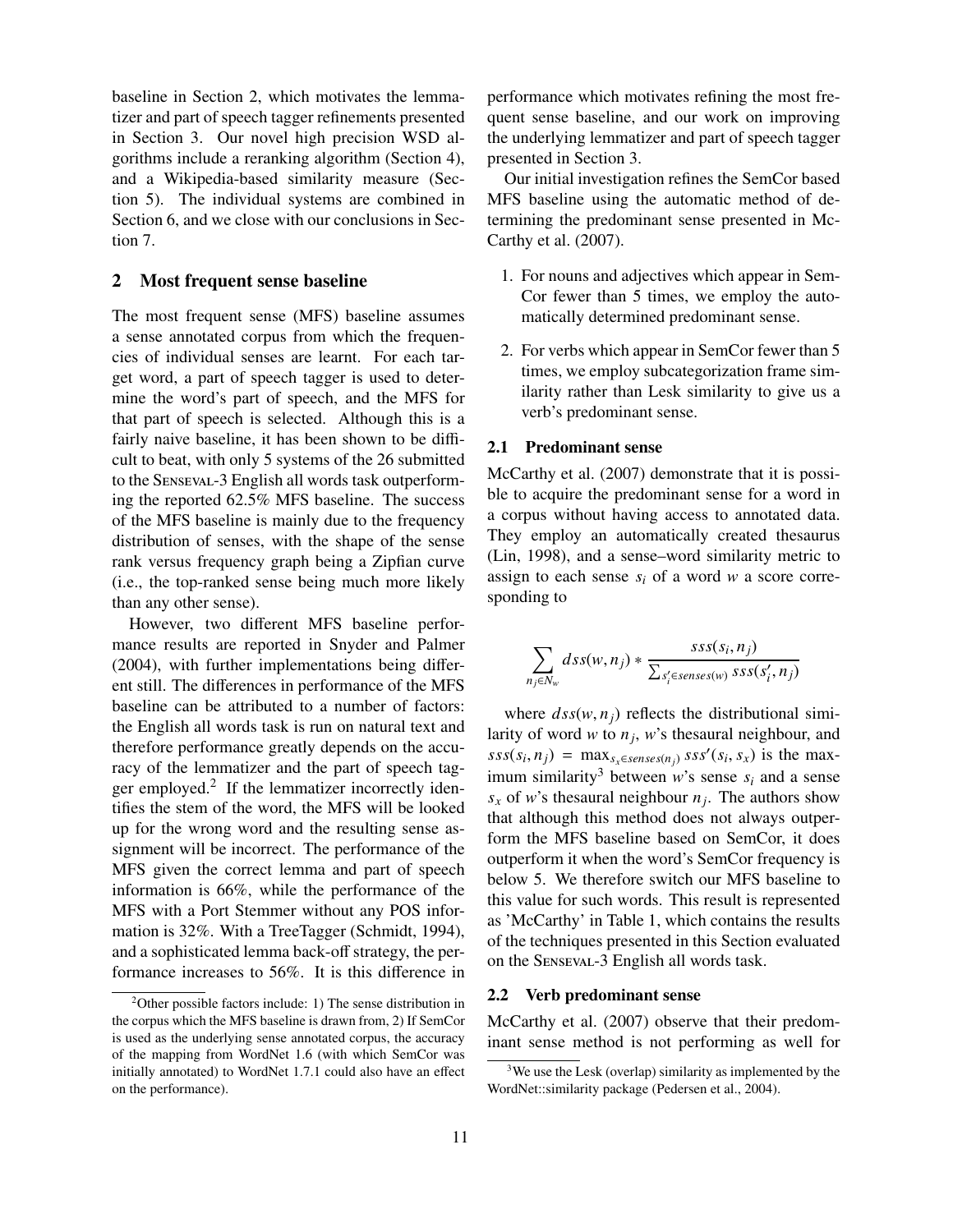| System     | Precision | Recall | $F$ -measure |
|------------|-----------|--------|--------------|
| <b>MFS</b> | 58.4%     | 58.4%  | 58.4%        |
| McCarthy   | 58.5%     | 58.5%  | 58.5%        |
| Verbs      | 58.5%     | 58.5%  | 58.5%        |
| A11        | 58.6%     | 58.6%  | 58.6%        |

Table 1: Refining the MFS baseline with predominant sense

verbs as it does for nouns and adjectives. We hypothesize that this is due to the thesaural neighbours obtained from Lin's thesaurus, and we group verbs according to the subcategorization frame (SCF) distributions they present in the value (Korhonen et al., 2006) lexicon. A word  $w_1$  is grouped with word  $w_2$ if the Bhattacharyya coefficient

$$
BC(w_1, w_2) = \sum_{x \in X} \sqrt{p(x)q(x)}
$$

where  $p(x)$  and  $q(x)$  represent the probability values for subcategorization class *x*, is above a certain threshold. The *BC* coefficient then replaces the *dss* value in the original formula and the predominant senses are obtained. Again, this system is only used for words with frequency lower than 5 in Sem-Cor. The great advantage of the Bhattacharyya coefficient over various entropy based similarity measures which are usually used to compare SCF distributions (Korhonen and Krymolowski, 2002), is that it is guaranteed to lie between 0 and 1, unlike the entropy based measures which are not easily comparable between different word pairs. This result is represented by 'Verbs' in Table 1.

Table 1 displays the results for the MFS, the MFS combined with the two approaches described above, and the MFS combining MFS with verbs and Mc-Carthy.

# 3 Lemmatization and Part of Speech Tagging

We made use of several lemmatizers and part-ofspeech taggers, in order to give the other WSD components the best starting point possible.

## 3.1 Lemmatization

Lemmatization, the process of obtaining the canonical form of a word, was the first step for us to ultimately identify the correct WordNet sense of a given word in the English all words task. We found that without any lemmatizing of the test input, the maximum *f*-score possible was in the mid-50's. Conversely, we found that a basic most-frequentsense system that had a perfectly-lemmatized input achieved an *f*-score in the mid-60's. This large difference in the ceiling of a non-lemmatized system and the floor of a perfectly-lemmatized system motivated us to focus on this task.

We looked at three different lemmatizers: the lemmatizing backend of the XTAG project (XTAG Research Group, 2001)<sup>4</sup>, Celex (Baayen et al., 1995), and the lemmatizing component of an enhanced TBL tagger (Brill, 1992).<sup>5</sup> We then employed a voting system on these three components, taking the lemma from the most individual lemmatizers. If all three differ, we take the lemma from the most accurate individual system, namely the TBL tagger.

#### 3.1.1 Lemmatizer Evaluation

We evaluated the lemmatizers against the lemmas found in the SENSEVAL-3 gold standard.<sup>6</sup> Even the lowest performing system improved accuracy by 31.74% over the baseline, which baseline simply equates the given token with the lemma. Table 2 shows the results of evaluating the lemmatizers against the EAW key.

While the simple voting system performed better than any of the individual lemmatizers, hyphenated words proved problematic for all of the systems. Some hyphenated words in the test set remained hyphenated in the gold standard, and some others were separated. However, evaluation results show that splitting hyphenated words increases lemmatizing accuracy by 0.9% .

## 3.2 Part of Speech Tagging

We also investigated the contribution of part of speech taggers to the task of word sense disambiguation. We considered three taggers: the Elworthy bigram tagger (Elworthy, 1994) within the RASP parser (Briscoe et al., 2006), an enhanced

<sup>4</sup>http://www.cis.upenn.edu/˜xtag

<sup>5</sup>http://gposttl.sourceforge.net

<sup>&</sup>lt;sup>6</sup>We removed those lines from both the test input and the gold standard which were marked  $U$  (= unknown, 34 lines), and we removed the 40 lines from the test input that were missing from the gold standard. This gave us 2007 words in both the test set and the gold standard.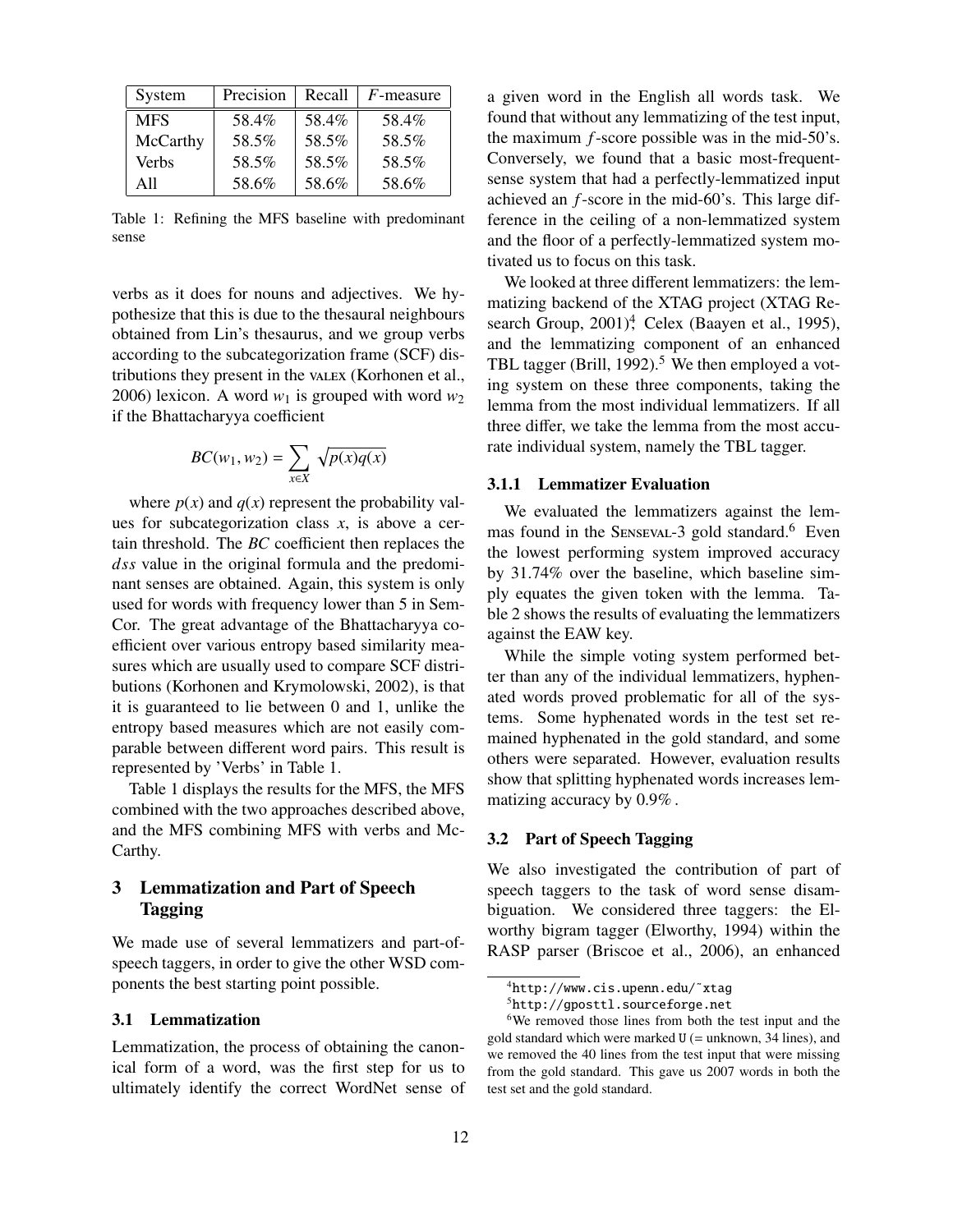| Lemmatizer                           | <b>Accuracy</b> |
|--------------------------------------|-----------------|
| <b>Baseline</b>                      | 57.50%          |
| <b>XTAG</b>                          | 89.24%          |
| Celex                                | 91.58%          |
| TBL.                                 | 92.38%          |
| Voting {XTAG, Celex, TBL}            | 93.77%          |
| Voting, no hyphen {XTAG, Celex, TBL} | 94.67%          |

Table 2: Accuracy of several lemmatizers on <head> words of EAW task.

POS Tagger Accuracy Baseline 84.10% TBL 90.48% Elworthy 90.58% TnT 91.13% Voting  $\{TBL, Elw., TnT\}$  91.88%

Table 3: Accuracy of several POS taggers on <head> words of EAW task.

TBL tagger (Brill, 1992)<sup>7</sup>, and a TnT-style trigram tagger (Halácsy et al., 2007).<sup>8</sup> The baseline was a unigram tagger which selects the most frequentlyoccurring tag of singletons when dealing with unseen words.

All three of the main taggers performed comparably, although only the Elworthy tagger provides probabilities associated with tags, rather than getting a single tag as output. This additional information can be useful, since we can employ different strategies for a word with one single tag with a probability of 1, versus a word with multiple tags, the most probable of which might only have a probability of 0.3 for example. For comparative purposes, we mapped the various instantiations of tags for nouns, verbs, adjectives, and adverbs to these four basic tags, and evaluated the taggers' results against the EAW key. Table 3 shows the results of this evaluation.

The performance of these taggers on the EAW <head>-words is lower than results reported on other datasets. This can explained by the lack of frequently-occurring function words, which are easy to tag and raise overall accuracy. Also, the words in the test set are often highly ambiguous not only with respect to their word sense, but also their part of speech.

# 4 Supervised Learning of Sparse Category Indices for WSD

In this component of our refinement of the baseline, we train a supervised system that performs higher-precision classification, only returning an answer when a predictive feature that strongly predicts a particular sense is observed. To achieve this, we implemented a "feature focus" classifier (sparse weighted index) as described in (Madani and Connor, 2008, henceforth, MC08). MC08's methods for restricting and pruning the number of feature-toclass associations are useful for finding and retaining only strong predictive features. Moreover, this allowed us to use a rich feature set (more than 1.6 million features) without an unwieldy explosion in the number of parameters, as feature-class associations that are not strong enough are simply dropped.

## 4.1 Sparse Category Indices

MC08 describe a space and time efficient method for learning discriminative classifiers that rank large numbers of output classes using potentially millions of features for many instances in potentially terascale data sets. The authors describe a method for learning 'category indices' — i.e., weighted bipartite graphs  $G \subseteq F \times W \times C$ , where *F* is the set of features, *C* is the set of output classes and all weights (or 'associations')  $w \in W$  between features and the output classes they predict are real-valued and in [0.0, <sup>1</sup>.0]. The space and time efficiency of MC08's approach stems chiefly from three (parameterisable) restrictions on category indices and how they are updated. First, at any time in the learning process, only those edges  $(f_i, w_j, c_k) \in G$  whose associations  $w_j$ <br>are a large enough proportion of the sum of all class are a large enough proportion of the sum of all class associations for  $f_i$  are retained: that is, only retain  $w_j$  s.t.  $w_j \geq$  **wmin.**<sup>9</sup> Second, by setting an upper bound dmax on the number of associations that a feature  $f_i$  is allowed to have, only the largest feature associations are retained. Setting **dmax** to a low number  $(\leq 25)$  makes each feature a high-precision, low-recall predictor of output classes. Further, the dmax and wmin restrictions on parameter reten-

 $^{7}$ http://qposttl.sourceforge.net

<sup>8</sup>http://code.google.com/p/hunpos

<sup>&</sup>lt;sup>9</sup>Recall that  $w_i \in W$  are all between 0.0 and 1.0 and sum to 1.0.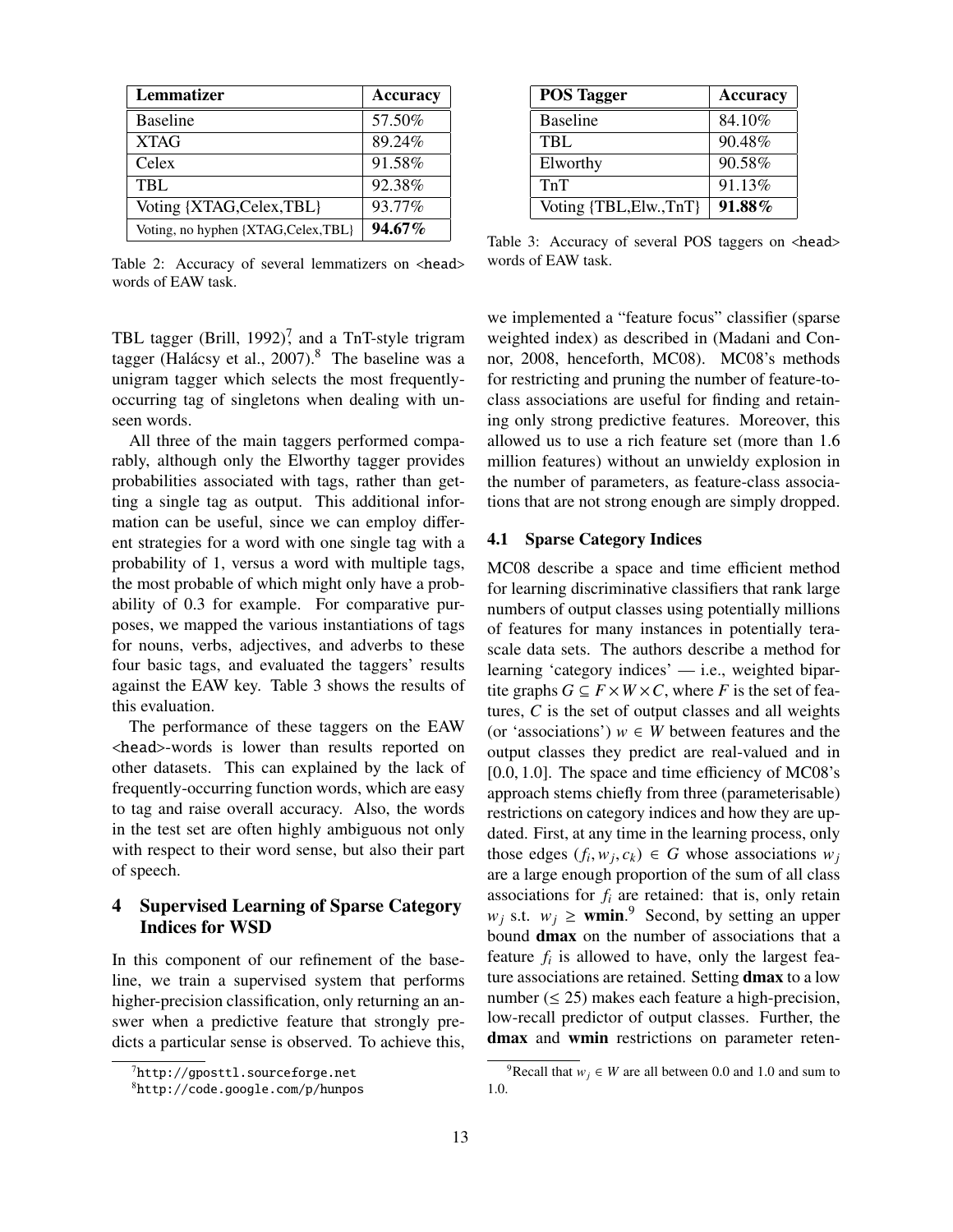tion allow efficient retrieval and update of feature weights, as only a small number of feature weights need be consulted for predicting output classes or learning from prediction mistakes in an online learning setting.<sup>10</sup> Finally, in the online learning algorithm, $^{11}$  in addition to the small number of features that need be consulted or updated, an error margin marg can be set so that parameter update only occurs when the  $score(c) - score(c^*) \leq$  marg, where *c* is the correct output class and  $c^* \neq c$  is the most confident incorrect prediction of the classifier. Setting  $\text{marg} = 0.0$  leads to purely error-driven learning, while **marg**  $= 1.0$  always updates on every learning instance. Values of **marg**  $\in (0.0, 1.0)$  will bias the category index learner to update at different levels of separation of the correct class from the most confident incorrect class, ranging from almost always error driven (near 0.0) to almost error-insensitive learning (near 1.0).

#### 4.2 Integration into the WSD Task

Using both the Semcor-3 and English Lexical Sample training data sets (a total of ≈45,000 sentences, each with one or more labeled instances), we trained a sparse category index classifier as in MC08 with the following features: using words, lemmas and parts of speech (POSs) as tokens, we define features for (1) preceding and following unigrams and bigrams over tokens, as well as (2) the conjunction of the preceding unigrams (i.e., a 3-word window minus the current token) and (3) the conjunction of the preceding and following bigrams (5 word window minus the current token). Finally all surrounding lemmas in the sentence are treated as left- or right-oriented slot-independent features with an exponentially decaying level of activation  $\textbf{act}(l_i) = 0.5 \cdot \exp(0.5 \cdot - \textbf{dist}(l_i, \textbf{targ\_wd}))$ <br>  $\text{where } \textbf{dist}(l_i \textbf{targ\_wd}) \text{ is simply the word die.}$ — where  $dist(l_i, \text{targ_wd})$  is simply the word distance from the target word to the contextual lemma. tance from the target word to the contextual lemma  $l_i$ .<sup>12</sup> Although WSD is not a many-class, largescale classification task, $13$  we nevertheless found MC08's pruning mechanisms useful for removing weak feature-word associations. Due to the aggressive pruning of feature-class associations, our model only has  $\approx$ 1.9M parameters out of a potential  $1,600,000 \times 200,000 = 320$  billion (the number of features times the number of WordNet 3.0 senses).

#### 4.3 Individual System Results

To integrate the predictions of the classifier into the EAW task, we looked up all senses for each lemma-POS pairing, backing off to looking up the words themselves by the same POS, and finally resorting to splitting hyphenated words and rejoining multiword units (as marked up in the EAW test set). Being high precision, the classifier does not return a valid answer for every lemma, so we report results with and without backing off to the most frequent sense baseline to fill in these gaps.

Individual system scores are listed in Table 4. The classifier on its own returns very few answers (with a coverage — as distinct from recall — of only 10.4% of the test set items). Although the classifier-only performance does not have broad enough coverage for stand-alone use, its predictions are nonetheless useful in combination with the baseline. Further, we expect coverage to grow when trained over a larger corpus (such as the very large web-extracted corpus of Agirre et al. (2004), which this learning method is well suited for).

## 5 Wikipedia for Word Sense Disambiguation

Wikipedia, an online, user-created encyclopedia, can be considered a collection of articles which link to each other. While much information exists within the textual content of Wikipedia that may assist in WSD, the approach presented here instead uses the article names and link structure within Wikipedia to find articles which are most related to a WordNet sense or context. We use the Green method to find a relatedness metric for articles from Wikipedia<sup>14</sup> (Ol-

 $10$  dmax bounds the number of feature-class associations (parameters) must be consulted in prediction and updating, but, because of the wmin restriction, MC08 found that, on average, many fewer feature associations  $\leq 16$  — were ever touched per training or testing instance in their classification experiments. See Madani and Connor (2008) for more details.

<sup>&</sup>lt;sup>11</sup> Again, see Madani and Connor (2008) for more details.

 $12$ The value 0.5 is also a parameter that we have fixed, but it could in principle be tuned to a particular data set. In the interest of simplicity, we have not done this.

<sup>&</sup>lt;sup>13</sup> Large-scale data sets are available, but this does not change the level of polysemy in WordNet, which is not in the thousands for any given lemma.

 $14$ Computations were performed using a January  $3<sup>rd</sup>$  2008 download of the English Wikipedia.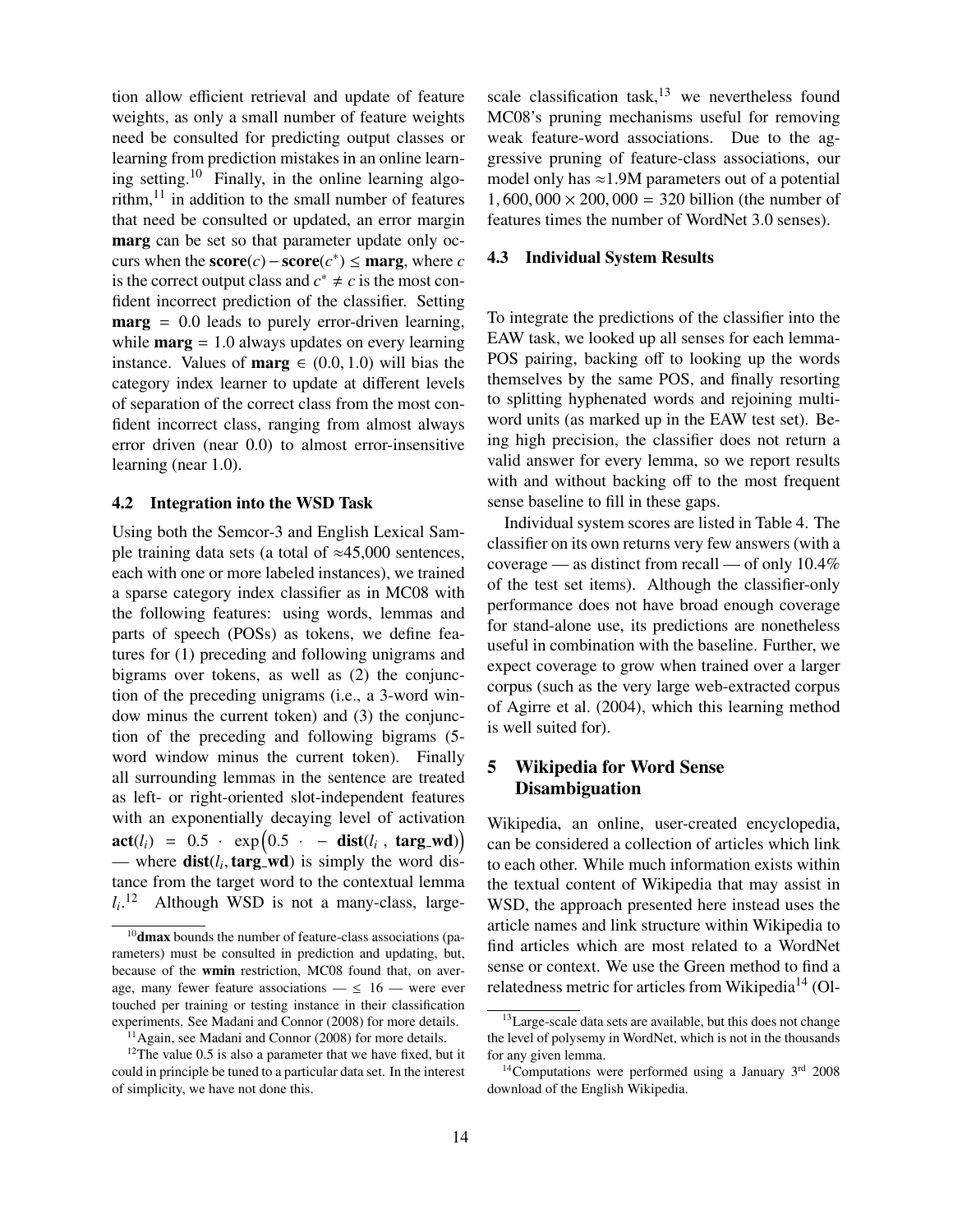|      |       |       | Back-off   Precision   Recall   Prec. (n-best)   Rec. (n-best) |       |
|------|-------|-------|----------------------------------------------------------------|-------|
| Yes. | 0.592 | 0.589 | 0.594                                                          | 0.589 |
| No.  | 0.622 | 0.065 | 0.694                                                          | 0.070 |

Table 4: Precision and recall of sparse category index classifier — both "soft" scores of standard Senseval script and scores where any correct answer in list returned by the classifier is counted as a correct answer ('n-best'). 'Back-off' signals whether the system backs off to the most frequent sense baseline.

livier and Senellart, 2007) based on each sense or context of interest.

Advantages of this method over alternative methods that attempt to incorporate Wikipedia into WSD is that our system is unsupervised and that no manual mapping needs to take place between WordNet and Wikipedia. Mihalcea (2007) demonstrates that manual mappings can be created for a small number of words with relative ease, but for a very large number of words the effort involved in mapping would approach presented involves no be considerable. The approach presented here involves no mapping between WordNet and Wikipedia but human effort in mapping between WordNet and Wikipedia, but instead initializes the Green method with a vector based only on the article names (as described in Section 5.2).

#### 5.1 Green Method

The Green method (Ollivier and Senellart, 2007) is used to determine the importance of one node in a directed graph with respect to other nodes.<sup>15</sup> In the context of Wikipedia the method finds the articles which are most likely to be frequented if a random walk were used to traverse the articles, starting with a specific article and returning to that article if the random walk either strays too far off topic or to an article which is generally popular even without the context of the initial article. One of the features of the Green method is that it does not simply reproduce the global PageRank (Brin and Page, 1998), instead determining the related pages nearby due to relevance to the initial node.

The probability that the random walker of Wikipedia will transfer to an article is defined as a uniform distribution over the outlinks of the page where the random walker is currently located. As an approximation to the method described by Ollivier and Senellart (2007), we create a subgraph of Wikipedia for every computation, comprised of the articles within a distance of 2 outlink traversals from the initial articles. Since Wikipedia is very highly connected, this constructed subgraph still contains a large number of articles and performance of the Green method on this subgraph is similar to that on the whole connectivity graph.

## 5.2 Green Method for Contexts

To use the Green method to find Wikipedia articles which correspond to a given word to be disambiguated, articles which may discuss that word and the context surrounding that word are found in Wikipedia as an initial set of locations for the random walker to start. This is done by looking for the word itself as the name of an article. If there is not an article whose name corresponds to the word in question, then articles with the word as a substring of the article name are found.

Since the goal of WSD is to choose the best word sense within the context of other words, we use a given word's context to select a set of Wikipedia articles which may discuss the content of the word in question. The expectation is that the context words will aid in disambiguation and that the context words will together be associated with an appropriate sense of the word being disambiguated. For this method we defined a word's context as the word itself, the content words in the sentence the word occurs in, and those occurring in the sentences before and after that sentence.

#### 5.3 Green Method for Senses

Every sense of a word to be disambiguated also needs to be represented as corresponding articles in Wikipedia before using the Green method. The words that we search for in the titles of Wikipedia articles include the word itself, and, for every sense, the content words of the sense's WordNet gloss, as well as the content of the sense's hypernym gloss

<sup>&</sup>lt;sup>15</sup>In subsequent sections we give a high-level description of using the Green method with Wikipedia, however see Ollivier and Senellart (2007) for a much more detailed explanation.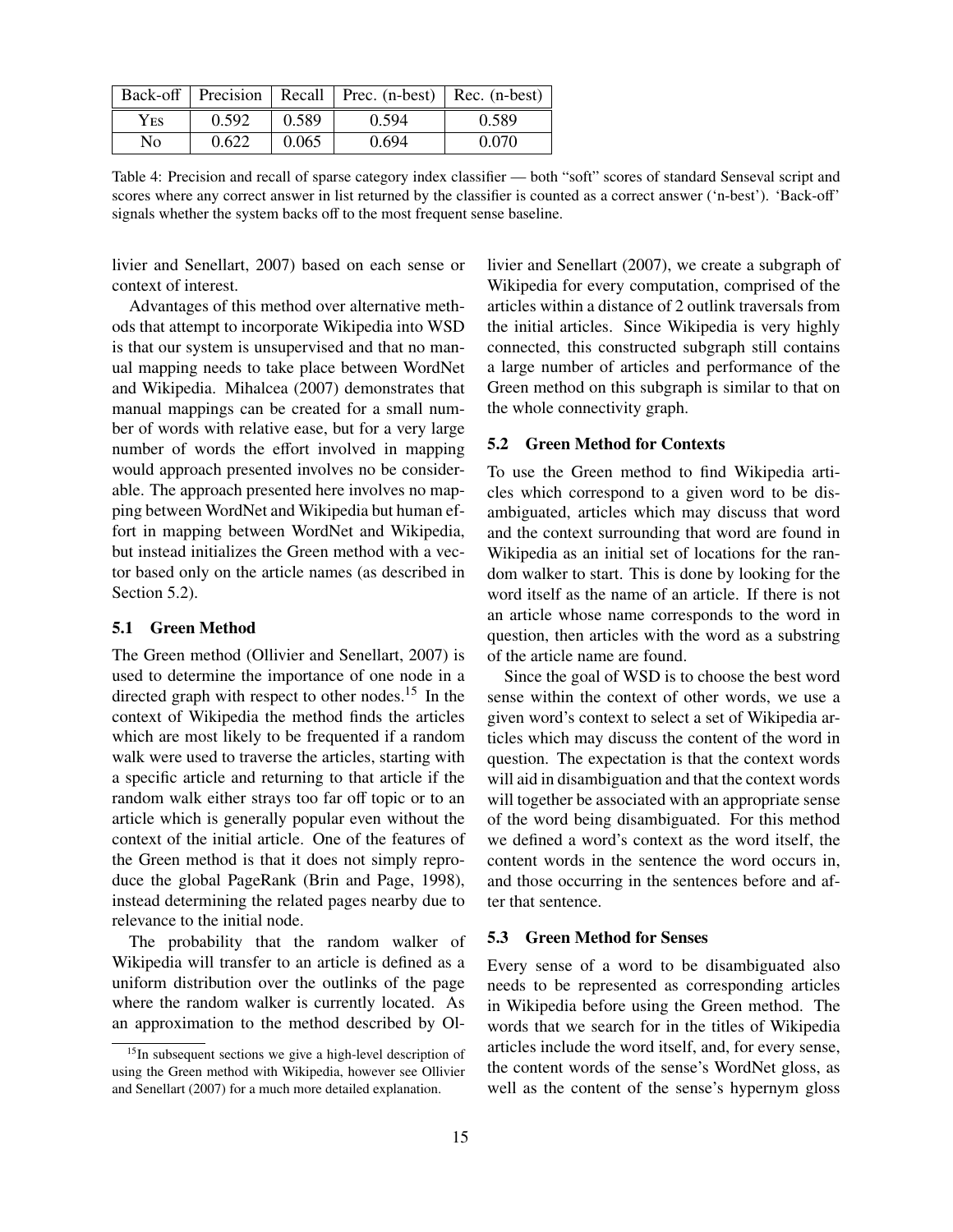and the synonyms of the hypernym. Exploring this particular aspect of this module — which information about a sense to extract before using the Green Method — is a point for further exploration.

## 5.4 Interpreting Projections

The Green method as described by Ollivier and Senellart (2007) uses, as the initial set of articles, the vector containing only one article: that article for which related articles are being searched. We use as the initial set of articles the collection of articles in Wikipedia corresponding to either the context for the word to be disambiguated or the sense of a word. The random walker is modeled as starting in any of the articles in this set with uniform probability. Within the context of the Green method, this means that this initial set of articles corresponds to what would be linked to from a *new* Wikipedia article about the sense or context. Each of the content words in this new article (which is not in Wikipedia) would link to one of the articles in the set found by the methods described above. In this way the results of the Green method computation can be interpreted as a relatedness metric for the sense or context itself and the articles which are in Wikipedia.

#### 5.5 Analysis

The process of finding the sense of a word to be disambiguated is as follows: the vector output from the Green method (a relatedness measure between the initial seed and each article in Wikipedia) for the context of the word is compared against the vector output from using the Green method on each sense that the word could have. The comparison is done using the cosine of the angle between the two vectors.

To determine for which instances in SENSEVAL this method may perform well, an analysis was performed on a small development set (15 sentences) from SemCor. A simple heuristic was formulated, selecting the sense with the nearest Green method output to the sentence's Green method output when the ratio between the first and second highest ranked senses' cosine angle scores was above a threshold. Applying this heuristic to the EAW task yielded an expectedly low recall of 11% but a precision of 81% on all the words that this heuristic could apply, but only a precision of 25% (recall 0.5%) for nonmonosemous words (which were the desired targets

|            | <b>MFS</b> | Rerank | Wiki   |
|------------|------------|--------|--------|
| <b>MFS</b> |            | 94%    | $97\%$ |
| Rerank     | 23%        |        | 99%    |
| Wiki       | 45%        | 98%    |        |

Table 5: Complementarity between modules

of the method). Of 37 instances where this method differs from the MFS baseline in the EAW task, 8 instances are correctly disambiguated by this module.

## 6 Results

Although the individual systems have fairly low recall, we can calculate pairwise complementarity between systems  $s_i$  and  $s_j$  by evaluating

$$
\left(1 - \frac{|\text{wrong in } s_i \text{ and } s_j|}{|\text{wrong in } s_i|}\right)
$$

The results, presented in Table 5, indicate that the systems complement each other well, and suggest that a combination system could have a higher performance than the individual systems.

We investigate a number of techniques to combine the results – while the integration of the lemma / part of speech refinement is done by all modules as a preprocessing step, the method of combination of the resulting modules is less clear. As shown in Florian et al. (2002), a simple voting mechanism achieves comparable performance to a stacking mechanism. We present our results in Table 6, DT gives the result of a 10-fold cross-validation of WEKA stacked decision trees and nearest neighbours built from the individual system results (Witten and Frank, 2000).

Very few decisions are changed with the voting method of combination, and the overall result does not outperform the best MFS baseline (presented in the table as "All MFS"). This combination method may be more useful with a greater number of systems being combined – our system only combines three systems (thus only one non-MFS system has to suggest the MFS for this to be selected), and backs off to the MFS sense in case all three disagree. The degree of complementarity between the Wiki system and the MFS system indicates that these will override the Rerank system in many cases.

Better results are seen with the simple stacking result: in this case, systems are ordered and thus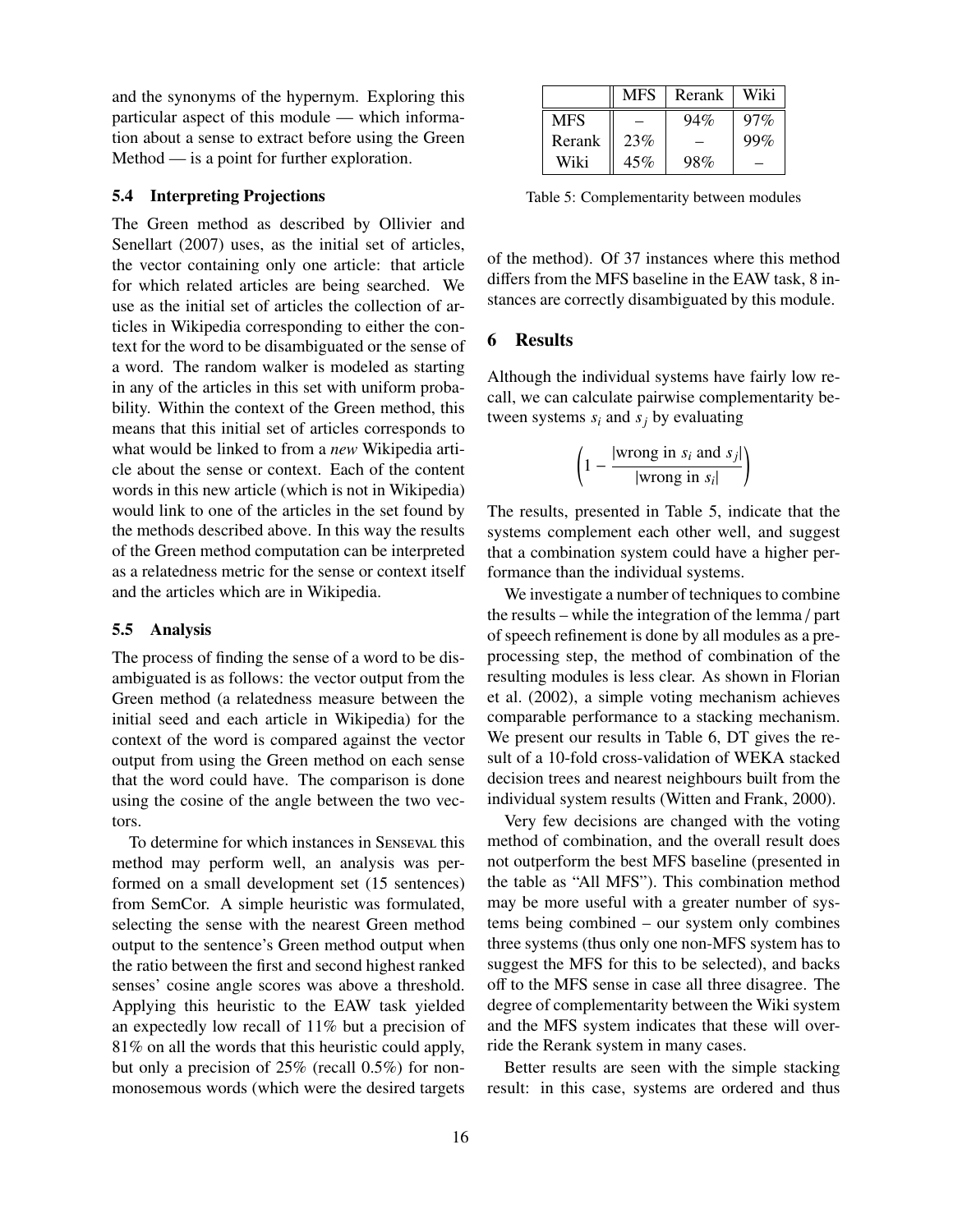| System         | Precision |       | Recall $\mid$ F-measure |
|----------------|-----------|-------|-------------------------|
| <b>All MFS</b> | 58.6%     | 58.6% | 58.6%                   |
| Voting         | 58.6%     | 58.6% | 58.6%                   |
| Stacking       | 58.9%     | 58.9% | 58.9%                   |
| Stacked DT/NN  | 58.7%     | 58.7% | 58.7%                   |

Table 6: Resulting refined system (forced-choice)

are not being subjected to overriding by other MFS skewed systems.

# 7 Conclusion

We have presented a refinement of the most frequent sense baseline system, which incorporates a number of novel approaches to word sense disambiguation methods. We demonstrate the need for accurate lemmatization and part of speech tagging, showing that that is probably the area where the biggest boost in performance can currently be obtained. We would also argue that examining the absolute performance in a task where the baseline is so exceedingly variable (ourselves, we have found the baseline to be as low as 56% with restricted lemma backoff, 58.4% with a fairly sophisticated lemma / PoS module, against published baselines of 61.5% in McCarthy et al., 62.5% reported in Snyder, or the upper bound baseline of 66% using correct lemmas and parts of speech), the performance difference between the baseline used and the resulting system is interesting in itself.

## Acknowledgments

We would like to thank DJ Hovermale for his input throughout this project.

#### References

- Agirre, E., , and de Lacalle Lekuona, O. L. (2004). Publicly Available Topic Signatures for all Word-Net Nominal Senses. In *Proceedings of the* 4 *th International Conference on Languages Resources and Evaluations (LREC)*, Lisbon, Portugal.
- Baayen, H., Piepenbrock, R., and Gulikers, L. (1995). The CELEX lexical database (release 2). CD-ROM. Centre for Lexical Information, Max Planck Institute for Psycholinguistics, Nijmegen;

Linguistic Data Consortium, University of Pennsylvania.

- Brill, E. (1992). A simple rule-based part of speech tagger. In *Proceedings of the Third Conference on Applied Natural Language Processing*, pages 152–155, Trento, Italy.
- Brin, S. and Page, L. (1998). The anatomy of a largescale hypertextual web search engine. In *Computer Networks and ISDN Systems*, pages 107– 117.
- Briscoe, E., Carroll, J., and Watson, R. (2006). The second release of the RASP system. In *Proceedings of the COLING*/*ACL 2006 Interactive Presentation Sessions*, Sydney, Australia.
- Elworthy, D. (1994). Does Baum-Welch reestimation help taggers? In *Proceedings of the 4th ACL Conference on Applied NLP*, pages 53– 58, Stuttgart, Germany.
- Florian, R., Cucerzan, S., Schafer, C., and Yarowsky, D. (2002). Combining classifiers for word sense disambiguation. *Journal of Natural Language Engineering*, 8(4):327–342.
- Halácsy, P., Kornai, A., and Oravecz, C. (2007). HunPos – an open source trigram tagger. In *Proceedings of the 45th Annual Meeting of the Association for Computational Linguistics Companion Volume Proceedings of the Demo and Poster Sessions*, pages 209–212, Prague, Czech Republic. Association for Computational Linguistics.
- Korhonen, A., Krymolovski, Y., and Briscoe, T. (2006). A large subcategorization lexicon for natural language processing applications. *Proceedings of the 5th international conference on Language Resources and Evaluation*, pages 1015–1020.
- Korhonen, A. and Krymolowski, Y. (2002). On the robustness of entropy-based similarity measures in evaluation of subcategorization acquisition systems. In *Proceedings of the 6th Conference on Natural Language Learning*, pages 91–97.
- Lin, D. (1998). Automatic retrieval and clustering of similar words. In *Proceedings of the COLING-ACL'98*, pages 768–773.

Madani, O. and Connor, M. (2008). Large-Scale